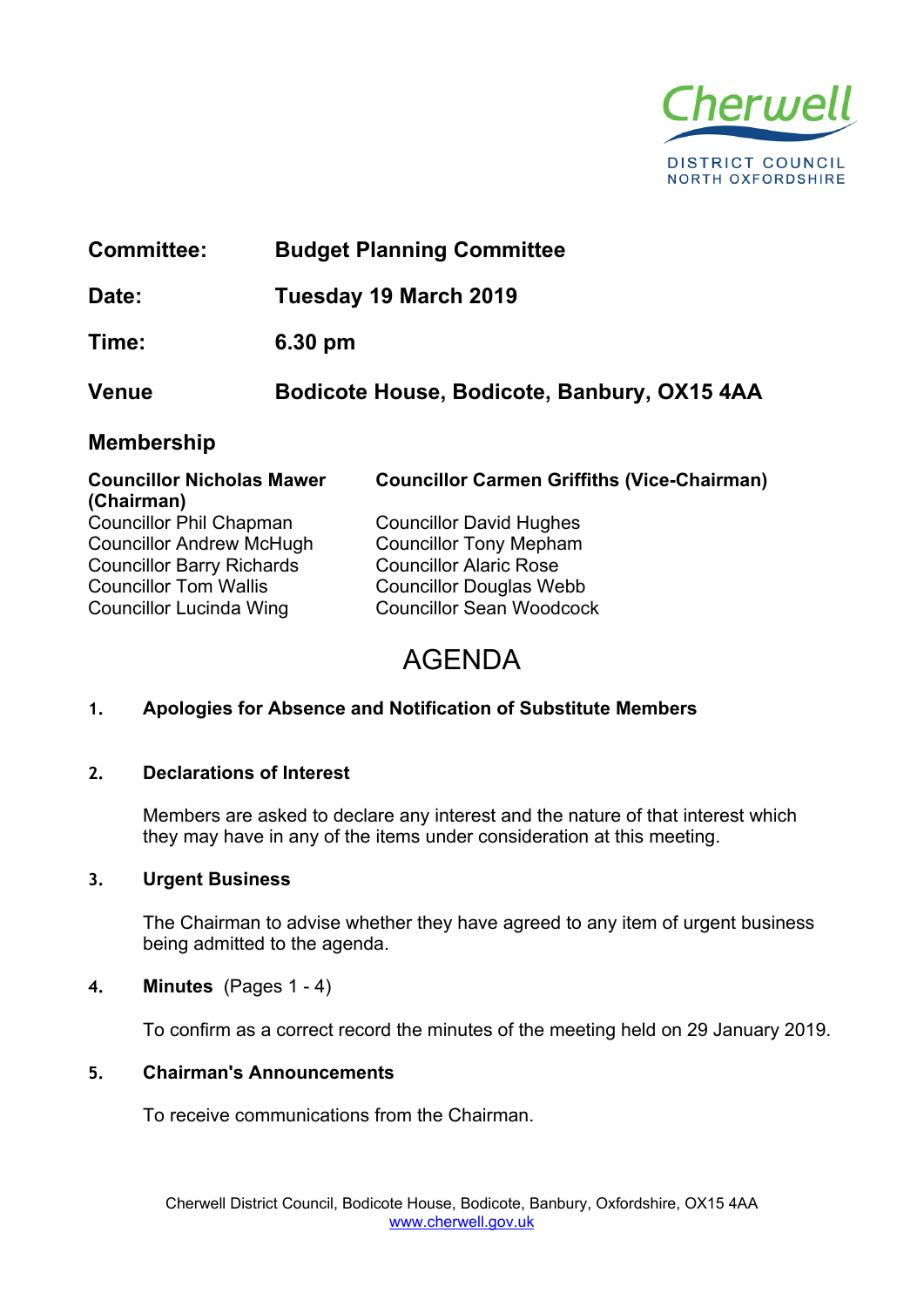# **6. Finance Monitoring Report - January 2019** (Pages 5 - 58)

Report of the Deputy Section 151 Officer

# **Purpose of report**

This report summarises the Finance monitoring position as at the end of each month.

### **Recommendations**

1.1 To note the contents of the report.

# **7. Review of Committee Work Plan** (Pages 59 - 60)

To review the Committee Work Plan.

# **Councillors are requested to collect any post from their pigeon hole in the Members Room at the end of the meeting.**